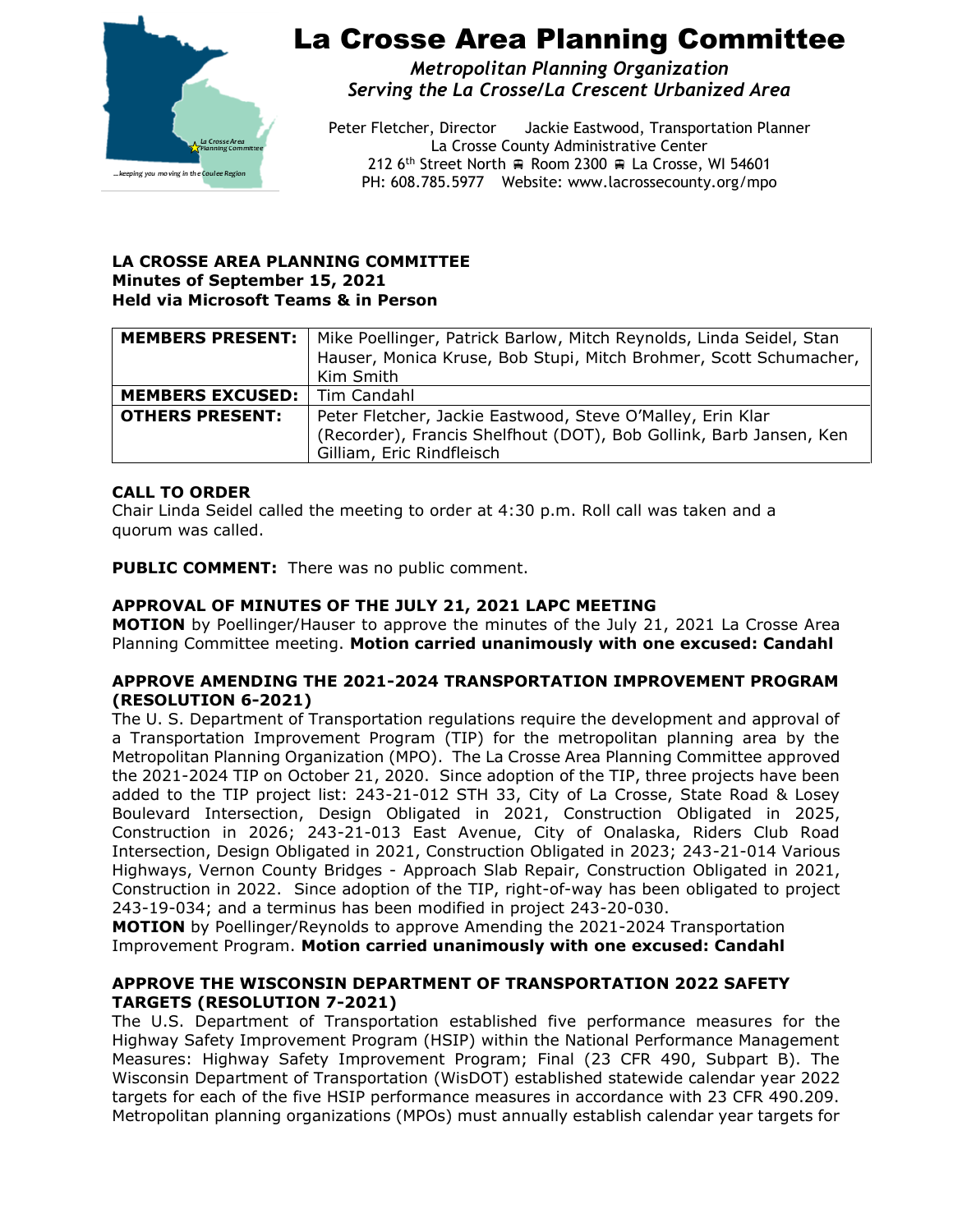

# La Crosse Area Planning Committee

*Metropolitan Planning Organization Serving the La Crosse/La Crescent Urbanized Area*

Peter Fletcher, Director Jackie Eastwood, Transportation Planner La Crosse County Administrative Center 212 6<sup>th</sup> Street North  $\oplus$  Room 2300  $\oplus$  La Crosse, WI 54601 PH: 608.785.5977 Website: www.lacrossecounty.org/mpo

each of the five HSIP performance measures by either agreeing to plan and program projects so that they contribute to the accomplishment of State HSIP targets or commit to quantifiable HSIP targets for the metropolitan planning area. The La Crosse Area Planning Committee agrees to plan and program projects that supports WisDOT 2022 HSIP targets. **Motion** by Kruse/Poellinger to approve The Wisconsin Department of Transportation 2022

Safety Targets. **Motion carried unanimously with one excused: Candahl**

## **APPROVE INTERMUNICIPAL AGREEMENT FOR METROPOLITAN PLANNING ORGANIZATION**

The revised "Intermunicipal Agreement for the Metropolitan Planning Organization" is to be considered for approval at this meeting. Since the Town of Holland joined the LAPC the current intermunicipal agreement needs to be updated to include the Town of Holland. The current agreement went through a comprehensive revision and was approved and signed by LAPC members in 2019. Staff provided the revised agreement at the July meeting to provide each of community the opportunity to review the agreement and consult your legal counsel if necessary.

**Motion** by Barlow/Poellinger to approve Intermunicipal agreement for metropolitan planning organization. **Motion carried unanimously with one excused: Candahl**

## **REVIEW 2022 DRAFT WORK PROGRAM AND BUDGET**

The *2022 Planning Work Program for the La Crosse Area Planning Committee* (PWP, work program) presents work activities that the La Crosse Area Planning Committee (LAPC) will undertake as the designated Metropolitan Planning Organization (MPO) for the La Crosse, Wisconsin and La Crescent, Minnesota Metropolitan Planning Area (MPA). The PWP is developed with the input and cooperation of the local municipalities, agencies, transit providers, and the public through the LAPC Policy Board, technical committees, and public participation process. Input is also sought from the Federal Highway Administration (FHWA), Federal Transit Administration (FTA) and Minnesota and Wisconsin Departments of Transportation (MnDOT and WisDOT). The PWP is developed to be consistent with the guidance provided in the *Wisconsin Department of Transportation Unified Planning Work Program Handbook.* The work program implements *Beyond Coulee Vision 2040,* the metropolitan transportation plan (MTP) for the La Crosse and La Crescent area, adopted by the LAPC in September 2020 in accordance with Fixing America's Surface Transportation (FAST) Act, which was signed on December 4, 2015.

The draft work program includes the work program budget for the MPO. The MPO will be receiving approximately \$9,000 less in federal funding in 2022 compared to 2021. The work program and budget will be considered for approval at LAPC November meeting. The draft work program has been reviewed by WisDOT, MnDOT and Federal Highways.

## **FIRE/EMS UPDATE**

Chief Ken Gilliam presented an update on the City of La Crosse/Holmen Area Fire Department "Share Fire Administration MOU." The MOU went into effect on July 9, 2021 and things are going very well. The Holmen Fire Department is now a 24/7, 365 staffing model.

## **AMERICAN RESCUE PLAN ACT (ARPA) DISCUSSION**

The amount of funding that local governments will be receiving was reviewed (approximately \$52,000,000 for MPO Planning Area communities). All funding should be received by 2022 and will need to be obligated by 2024 and spent by 2026. Steve O'Malley encouraged